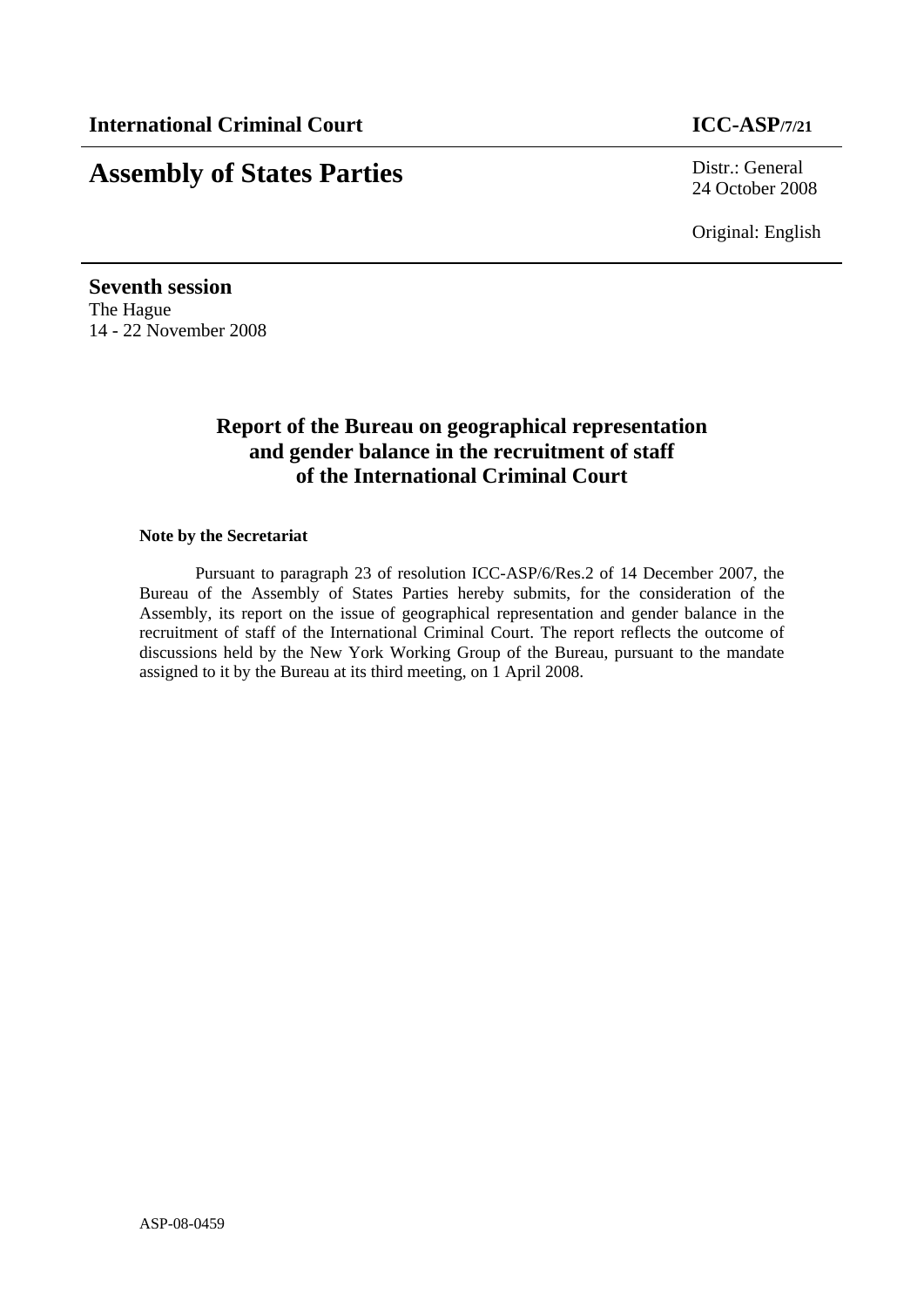## **Report of the Bureau on geographical representation and gender balance in the recruitment of staff of the International Criminal Court**

### **Introduction**

1. By resolution ICC-ASP/4/Res.4, the Assembly of States Parties reminded the Court "of its obligation under the Statute, in the recruitment of staff, to seek equitable geographical representation and gender balance and the highest standards of efficiency, competency and integrity, as well as to seek expertise on specific issues, including, but not limited to, violence against women or children, and decide[d] to invite the Bureau, in consultation with the Court, to submit proposals to improve equitable geographical representation and gender balance in the recruitment of staff members, to the Assembly in advance of its fifth session."1

2. By resolution ICC-ASP/5/Res.3, the Assembly reminded the Court, "in the recruitment of staff, to seek equitable geographical representation and gender balance and the highest standards of efficiency, competency and integrity, as well as to seek expertise on specific issues, including, but not limited to, violence against women and children."

3. By resolution ICC-ASP/6/Res.2, the Assembly recommended that the Bureau "continue to engage with the Court to identify ways to improve equitable geographical representation and gender balance within the existing model, without prejudice to any future discussion on the suitability, or otherwise, of the current model, as well as to remain seized of the issue of geographical representation and gender balance."<sup>3</sup>

4. At its fourth meeting, on 29 April 2008, the Bureau appointed Mr. Eden Charles (Trinidad and Tobago) as facilitator for the issue of geographical representation and gender balance in the recruitment of staff of the Court, to continue the work of the previous two facilitators, Ambassador Kalimi Mworia (Kenya) and Ambassador Mirjam Blaak (Uganda).

5. The Court is required to achieve equitable geographical representation and gender balance through recruitment from governments, the civil service, academia, civil society and the private sector, without compromising the quality of staff employed.

#### **Informal Consultations**

6. The facilitator held informal consultations on 25 July and 19 September 2008, as well as bilateral consultations during that period. All consultations took place at United Nations Headquarters in New York, where the facilitator disseminated the 2007 Report of the Bureau on geographical representation and gender balance in the recruitment of staff of the International Criminal Court,<sup>4</sup> which gave an update of the strides made by the Court to comply with the provisions of the Rome Statute to achieve geographical and gender balance in the recruitment of staff.

<sup>1</sup> *Official Records of the Assembly of States Parties to the Rome Statute of the International Criminal Court, Fourth session, The Hague, 28 November – 3 December 2005* (International Criminal Court publication, ICC-ASP/4/32) part III, resolution ICC-ASP/4/Res.4, paragraph 23.

publication, ICC-ASP/4/32) part III, resolution ICC-ASP/4/Res.4, paragraph 23. 2 *Official Records of the Assembly of States Parties to the Rome Statute of the International Criminal Court, Fifth session, The Hague, 23 November to 1 December 2006* (International Criminal Court

publication, ICC-ASP/5/32), part III, resolution ICC-ASP/5/Res.3, paragraph 21. 3 *Official Records of the Assembly of States Parties to the Rome Statute of the International Criminal Court, Sixth session, New York, 30 November - 14 December 2007* (International Criminal Court publication, ICC-ASP/6/20), vol. I, part III, resolution ICC-ASP/6/Res.2, paragraph 23. 4

<sup>&</sup>lt;sup>4</sup>Report of the Bureau on geographical representation and gender balance in the recruitment of staff of the International Criminal Court (ICC-ASP/6/22, Add.1 and Add.1/Corr.1 (English only)).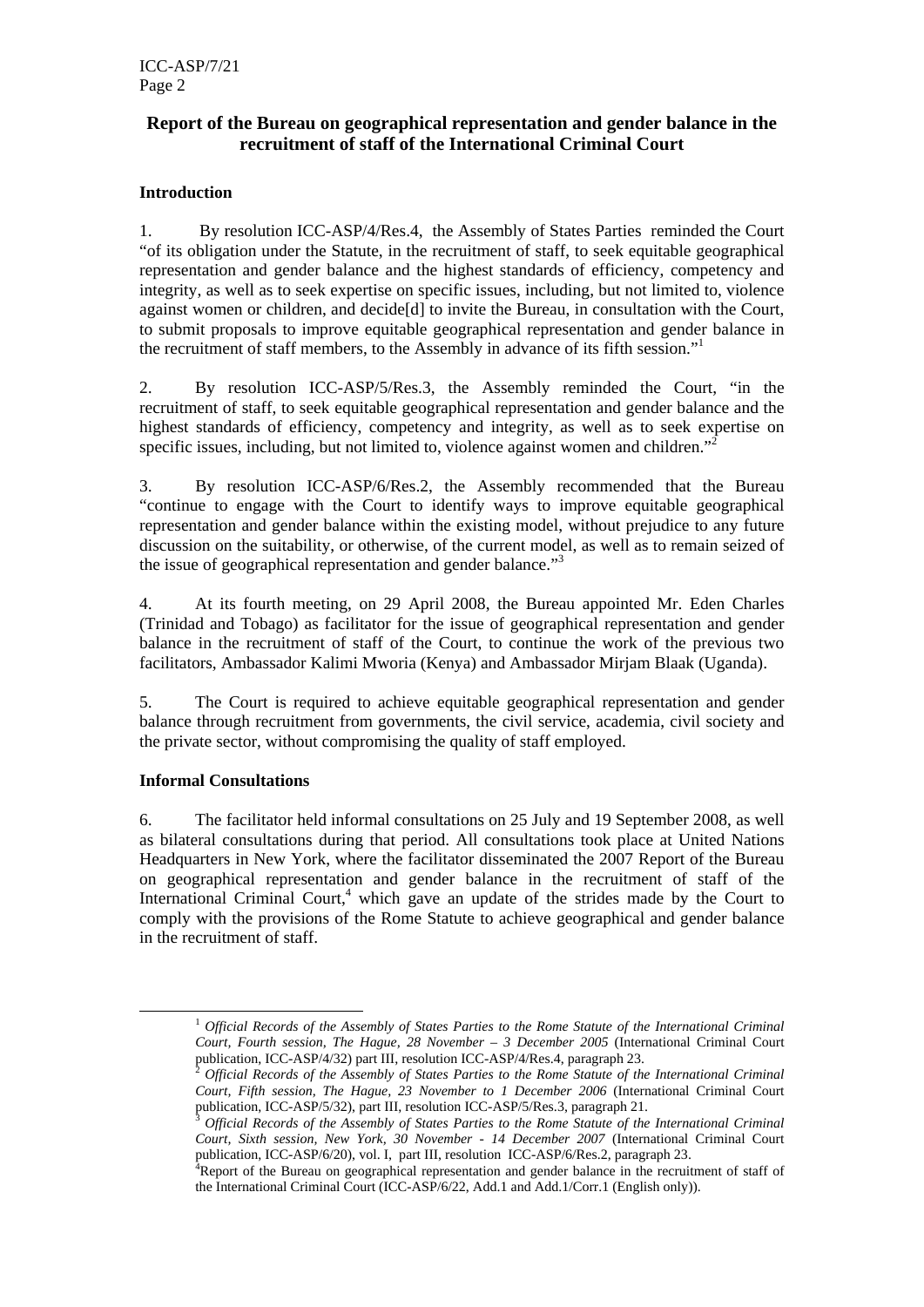7. During the consultations held on 25 July 2008, discussions focused, inter alia, on the Court's use of the United Nations model of desirable ranges in its recruitment efforts. This was based on information received from the Court in respect of the geographical balance of staff of the Court. For the main part, delegations were of the view that, based on the data received from the Court, it appeared that United Nations model was working satisfactorily. There was not much support for exploring alternative models.

8. At the consultations held on 19 September 2008, discussions centred on the measures adopted by the Court to disseminate the vacancy announcements. The continued relevance of the United Nations model of desirable ranges was also highlighted. The issue of the recruitment of women in the Court was also debated and it was agreed that while there was no great disparity in the recruitment of male and female staff, there was a higher incidence of resignations of female staff.

#### **Findings**

9**.** The statistics provided by the Court show that there is a discrepancy of 12 per cent between male and female staff of the Court. At the professional level, male staff make up 56 per cent of the Court, while female staff make up only 44 per cent of staff.<sup>5</sup> A number of reasons advanced by the Court for the disparity in the numbers of female staff include, but are not limited to:

- a) Lack of knowledge of the Court in many recruitment markets;
- b) Lack of competitiveness in the remuneration package;
- c) Language requirements; and
- d) Difficulties in attracting staff with a working spouse.

10. On the issue of remuneration, some delegations suggested that the salary paid by the Court was comparable to those of other international tribunals, such as the International Criminal Tribunal for the former Yugoslavia. Therefore, the delegations found it difficult to conclude that salary was an issue in recruitment of staff for the Court.

11. Taking into account the current regional representation of staff, the Court projects that it would recruit 18.14 per cent of its staff from African countries, 6.37 per cent from Asia, 7.84 per cent from Eastern Europe, 11.27 per cent from Latin America and the Caribbean (GRULAC) and 56.37 per cent from the Western European and other States group. The statistics reveal that some States are underrepresented and also not adequately represented at senior levels.

12. On the question of employment of nationals of non-States Parties, it was generally agreed that preference should be given to applicants from States Parties and signatories to the Rome Statute. It was also agreed that applications should be received from other States when necessary, and as provided for in resolution ICC-ASP/1/Res.10.<sup>6</sup> It was suggested that political benefits could accrue through the recruitment of staff from non-States Parties as a means of attracting those States to become parties, which could contribute to achieving universality of the Rome Statute.

 $\frac{1}{5}$ <sup>5</sup> Report of the Bureau on geographical representation and gender balance in the recruitment of staff of

the International Criminal Court (ICC-ASP/6/22/Add.1), annex XI.<br><sup>6</sup> Official Records of the Assembly of States Parties to the Rome Statute of the International Criminal *Court, First session, New York, 3-10 September 2002* (United Nations publication, Sales No. E.03.V.2 and corrigendum), ICC-ASP/1/3, part IV, resolution ICC-ASP/1/Res.10, annex, paragraph 4.